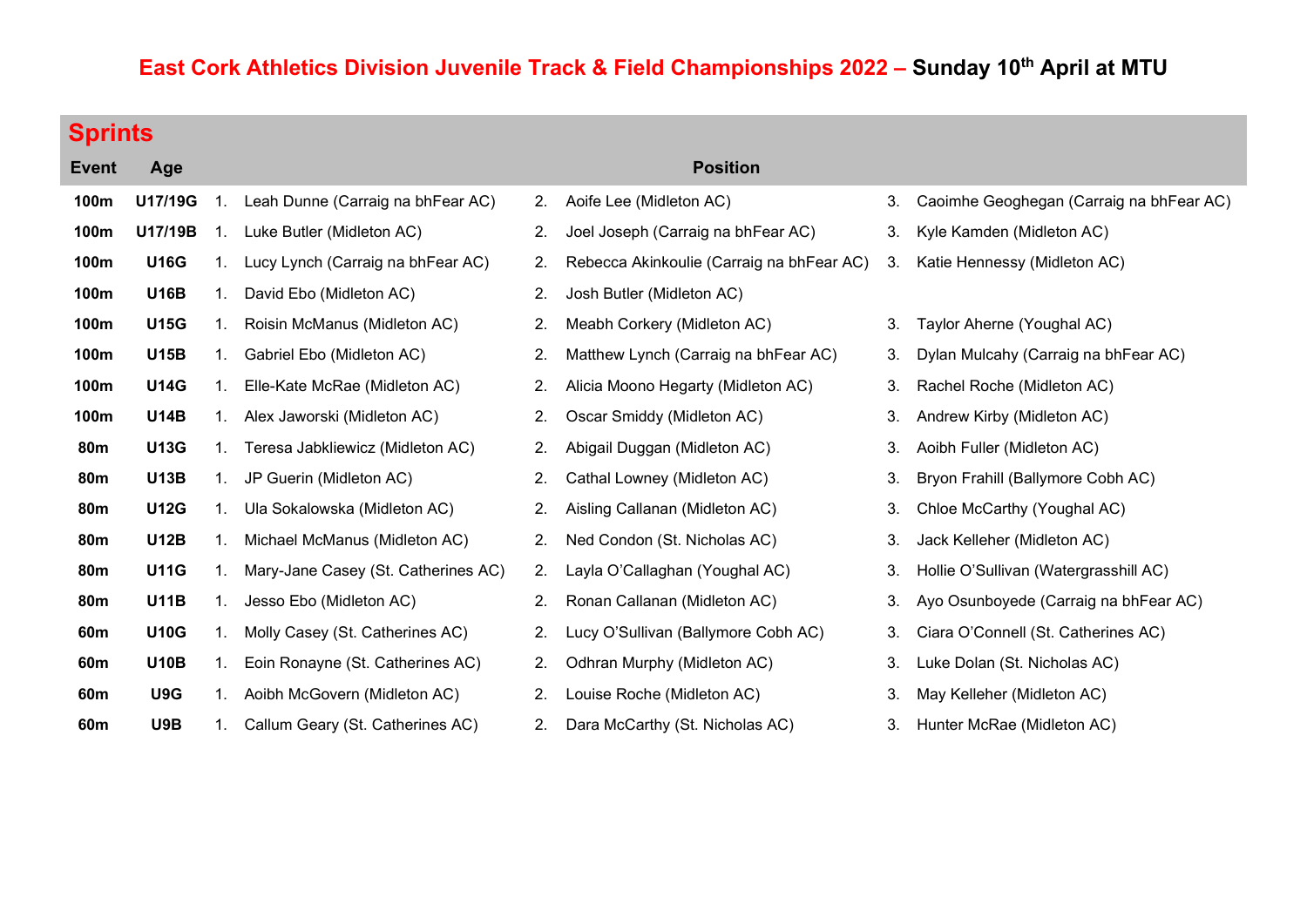| <b>Middle Distance Events</b> |  |
|-------------------------------|--|
|-------------------------------|--|

| <b>Event</b> | Age                     |    |                                      |    | <b>Position</b>             |
|--------------|-------------------------|----|--------------------------------------|----|-----------------------------|
| 800m         | U17/19G                 | 1. | Avril Millerick (Youghal AC)         | 2. | Emma Bell (Midleton AC)     |
| 800m         | U17/19B                 | 1. | Dinny McLean (Midleton AC)           | 2. | David Maher (Carraig na bl  |
| 800m         | <b>U16G</b>             | 1. | Lucy Lynch (Carraig na bhFear AC)    | 2. | Katie Hennessy (Midleton /  |
| 800m         | <b>U16B</b>             | 1. | Lee Prince (Ballymore Cobh AC)       | 2. | Charlie Nicholson (St. Cath |
| 800m         | <b>U15G</b>             | 1. | Caoimhe Grey Walsh (St Nicholas AC)  | 2. | Miah Holland (Midleton AC   |
| 800m         | <b>U15B</b>             | 1. | Dylan Mulcahy (Carraig na bhFear AC) |    |                             |
| 800m         | <b>U14G</b>             | 1. | Elle-Kate McRae (Midleton AC)        | 2. | Alicie Hegarty (Midleton AC |
| 800m         | U14B                    | 1. | Cian Ryan (Carraig na bhFear AC)     | 2. | Oscar Smiddy (Midleton A0   |
| 600m         | <b>U13G</b>             | 1. | Aimee Kearney (St. Catherines AC)    | 2. | Clodagh Walsh (Youghal A    |
| 600m         | <b>U13B</b>             | 1. | Conor Ronayne (St. Catherines AC)    | 2. | Max Smiddy (Midleton AC)    |
| 600m         | <b>U12G</b>             | 1. | Ula Sokolowska (Midleton AC)         | 2. | Chloe McCarthy (Youghal     |
| 600m         | <b>U12B</b>             | 1. | Leon O'Connor (Midleton AC)          | 2. | Michael O'Mahony Walsh (    |
| 300m         | <b>U11G</b>             | 1. | Mary Jane Casey (St. Catherines AC)  | 2. | Aoife O'Connor (St. Cather  |
| 300m         | <b>U11B</b>             | 1. | Ronan Callanan (Midleton AC)         | 2. | Nathan O'Neill (Watergrass  |
| 200m         | <b>U10G</b>             | 1. | Ciara O'Connell (St. Catherines AC)  | 2. | Lucy O'Sullivan (Ballymore  |
| 200m         | <b>U10B</b><br>(Race 1) | 1. | James Kelleher (Youghal AC)          | 2. | Finn Dunne (Carraig na bh   |
| 200m         | <b>U10B</b><br>(Race 2) | 1. | Eoin Ronayne (St. Catherines AC)     | 2. | Odhran Murphy (Midleton /   |

- 
- 
- 2. Charlie Nicholson (St. Catherines AC)
- 800m U15G 1. Caoimhe Grey Walsh (St Nicholas AC) 2. Miah Holland (Midleton AC) 3. Orla O'Keeffe (Midleton AC)
	-
	-
	-
	-
	-
	- 2. Michael O'Mahony Walsh (St. Nicholas AC) 3. Harry Jaworski (Midleton AC)
	-
	- 2. Nathan O'Neill (Watergrasshill AC) 3. Micheal Lowney (Midleton AC)
	- 2. Lucy O'Sullivan (Ballymore-Cobh AC) 3. Molly Casey (St. Catherines AC)
	-
	- 2. Odhran Murphy (Midleton AC) 2. Luke Dolan (St Nicholas AC)

#### 2. Emma Bell (Midleton AC) 2. Elsa Ryan (Midleton AC)

- 2. David Maher (Carraig na bhFear AC) 3. Ben O'Sullivan (Midleton AC)
- 8. Katie Hennessy (Midleton AC) 2. Caoimhe Carolan (Barrymore Cobh AC)
	-
- 2. Alicie Hegarty (Midleton AC) 2. Lily Frawley (Ballymore Cobh AC)
- 2. Oscar Smiddy (Midleton AC) 2. Matthew Mahony (Midleton AC)
- 2. Clodagh Walsh (Youghal AC) 3. Lucy Davis (Carraig na bhFear AC)
- 2. Max Smiddy (Midleton AC) 2. Cathal Lowney (Midleton AC)
- 2. Chloe McCarthy (Youghal AC) 3. Ellie Long (Carraig na bhFear AC)
	-
- 2. Aoife O'Connor (St. Catherines AC) 2. Maiia O'Connor (Midleton AC)
	-
	-
- 2. Finn Dunne (Carraig na bhFear AC) 2. Adam Fitzgerald (St. Catherines AC)
	-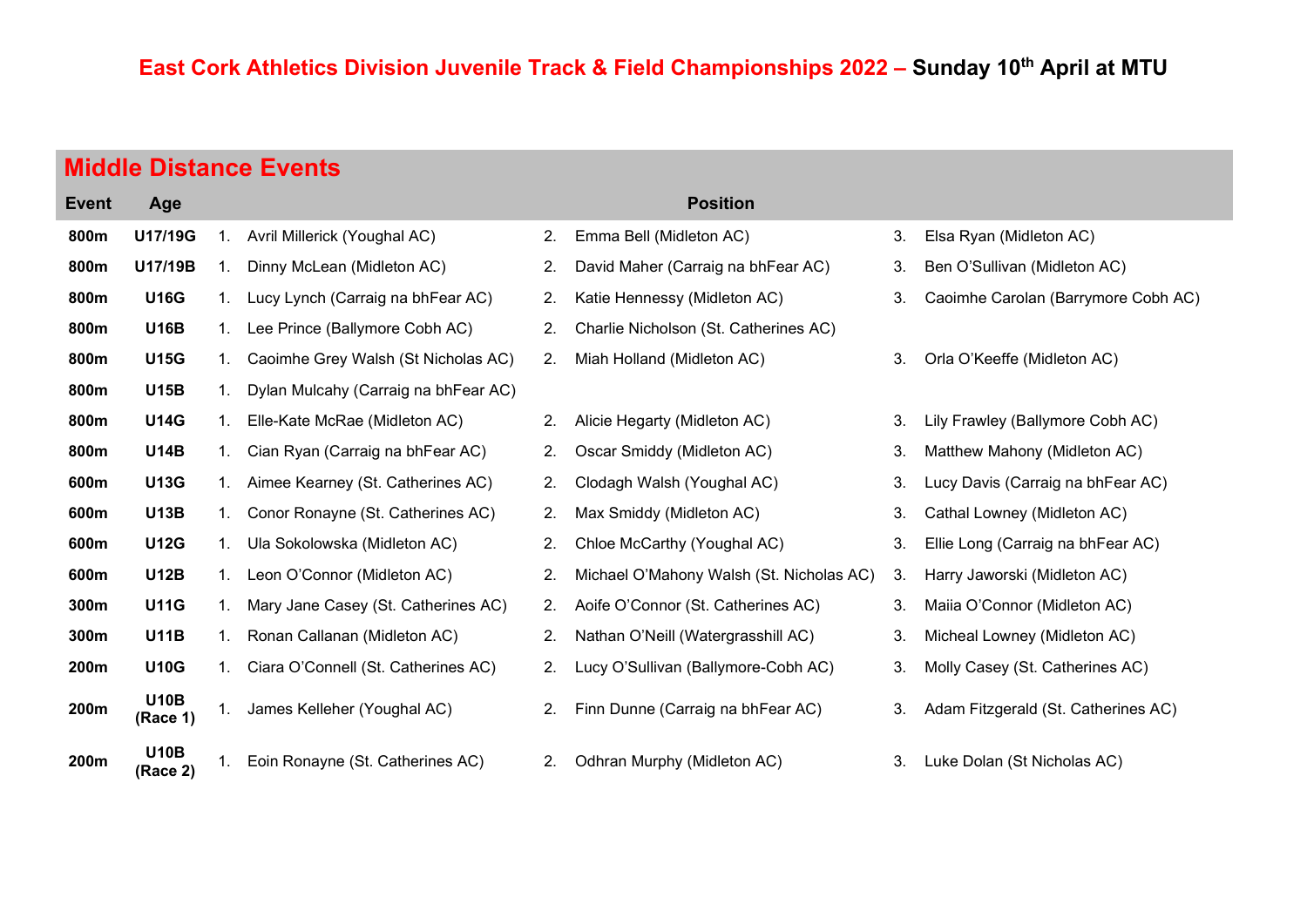# East Cork Athletics Division Juvenile Track & Field Championships 2022 - Sunday 10<sup>th</sup> April at MTU

# Jump Events

| <b>Event</b>     | Age         |    |                                           |    | <b>Position</b>                        |    |                                      |
|------------------|-------------|----|-------------------------------------------|----|----------------------------------------|----|--------------------------------------|
| Long Jump        | <b>U13G</b> | 1. | Ellie Coughlan (Midleton AC)              | 2. | Aoibh Fuller (Midleton AC)             | 3. | Caoimhe Brennan (Youghal AC)         |
| Long Jump        | <b>U13B</b> | 1. | JP Guerin (Midleton AC)                   | 2. | Michael McManus (Midleton AC)          | 3. | Harry Jaworksi (Midleton AC)         |
| Long Jump        | <b>U15G</b> | 1. | Alicia Moono Hegarty (Midleton AC)        | 2. | Elle-Kate McRae (Midleton AC)          | 3. | Ava Coughlan (Midleton AC)           |
| Long Jump        | <b>U15B</b> | 1. | Alex Jaworski (Midleton AC)               | 2. | Conor Hughes (Midleton AC)             | 3. | Matthew Lynch (Carraig na bhFear AC) |
| Long Jump        | <b>U16G</b> | 1. | Rebecca Akinkoulie (Carraig na bhFear AC) | 2. | Lucy Lynch (Carraig na bhFear AC)      |    |                                      |
| Long Jump        | <b>U16B</b> | 1. | David Ebo (Midleton AC)                   | 2. | Josh Butler (Midleton AC)              |    |                                      |
| Long Jump        | U17/19G     | 1. | Caoimhe Geoghegan (Carraig na bhFear AC)  | 2. | Aoife Lee (Midleton AC)                | 3. | Amy McCarthy (Midleton AC)           |
| Long Jump        | U17/19B     |    | Luke Butler (Midleton AC)                 | 2. | Joel Joseph (Carraig na bhFear AC)     | 3. | George Alamu (Carraig na bhFear AC)  |
| <b>High Jump</b> | <b>U12G</b> | 1. | Ellie Coughlan (Midleton AC)              | 2. | Aoibhinn Murphy (Midleton AC)          | 3. | Hannah Coffey (Carraig na bhFear AC) |
| <b>High Jump</b> | <b>U12B</b> | 1. | Michael McManus (Midleton AC)             | 2. | Ned Condon (St. Nicholas AC)           | 3. | Harry Jaworksi (Midleton AC)         |
| <b>High Jump</b> | <b>U14G</b> | 1. | Alicia Moono Hegarty (Midleton AC)        | 2. | Elle-Kate McRae (Midleton AC)          | 3. | Abby Leahy (St. Catherines AC)       |
| High Jump        | <b>U14B</b> | 1. | Alex Jaworski (Midleton AC)               | 2. | Max Smiddy (Midleton AC)               | 3. | Oscar Smiddy (Midleton AC)           |
| High Jump        | <b>U16G</b> | 1. | Lucy Lynch (Carraig na bhFear AC)         | 2. | Rebecca Akinkoulie (Carraig na bhFear) | 3. | Meabh Corkery (Midleton AC)          |
| <b>High Jump</b> | U17/19G     | 1. | Lily O'Riordan (Carraig na bhFear AC)     | 2. | Aine Sheridan (Carraig na bhFear AC)   |    |                                      |
| <b>High Jump</b> | U17/19B     |    | Joel Joseph (Carraig na bhFear AC)        | 2. | George Alamu (Carraig na bhFear AC)    | 3. | Rian O'Luasa (Carraig na bhFear AC)  |